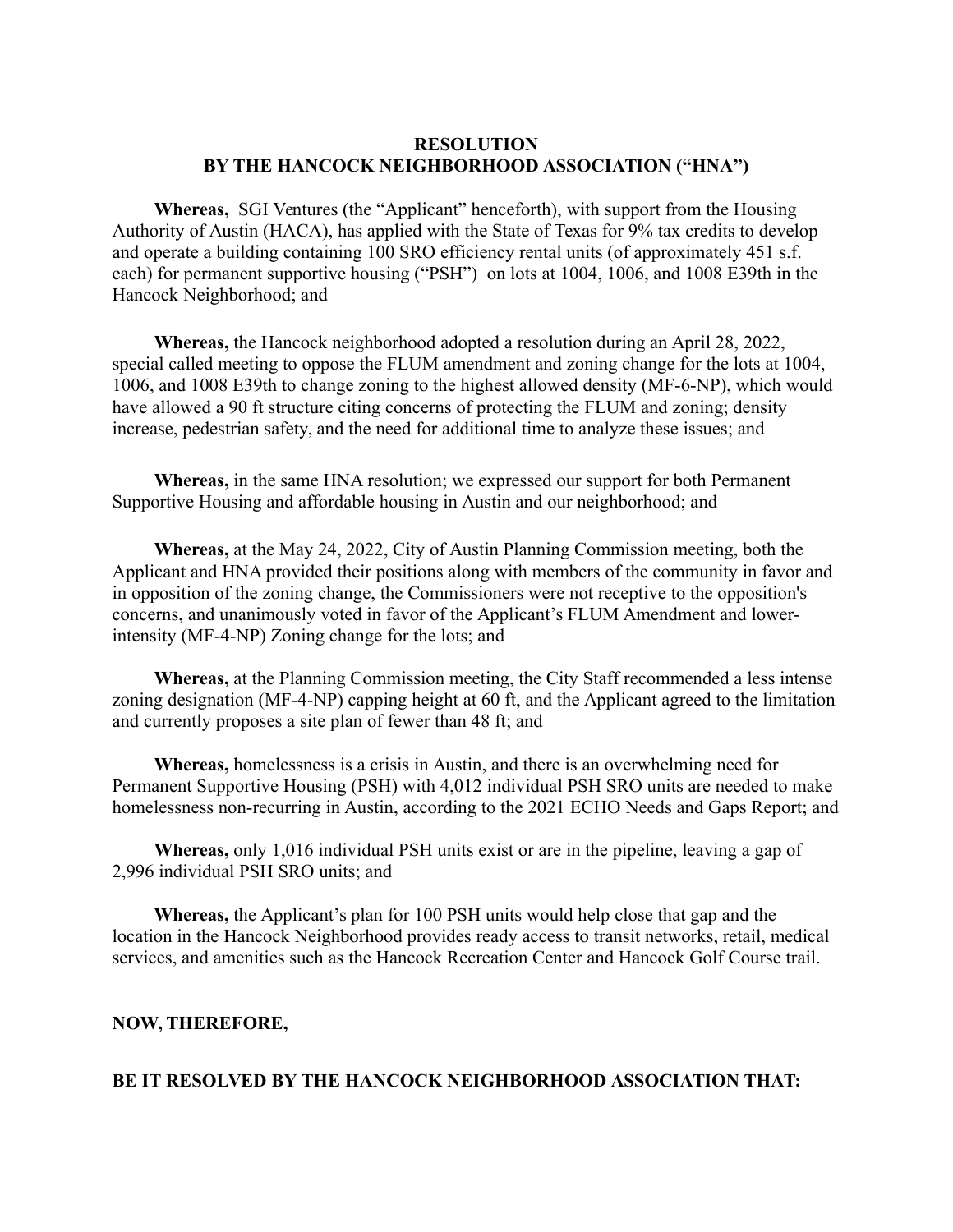To address the homelessness crisis in Austin and add to the inventory of Public Supportive Housing Units with the eventual goal of ending homelessness, the Hancock Neighborhood Association makes the following recommendations on the Proposed Cady Lofts (100 rental units of 451 s.f. each) Zoning Change and FLUM Amendment.

Despite many of our original and ongoing concerns, the Hancock Neighborhood Association NO LONGER OPPOSES the Zoning Change and FLUM Amendment and Applicant's TDHCA 9% tax credit application for the following reasons:

- 1. The proposed zoning change MF-4-NP is less intense than the originally proposed MF-6-NP zoning; providing more compatibility with the existing FLUM plan and adjacent SF-3 zoning.
- 2. The Applicant has promised to work with HNA and immediate neighbors to take our input during the development of the site plan.
- 3. The Applicant has 20 years of experience building and operating affordable housing units and has brought in a non-profit consultant from Houston, New Hope Housing, with experience providing PSH SRO housing.
- 4. SAFE has informed HNA in a signed letter that additional funds are available for PSH in Austin so the Lancaster is no longer in contention with Cady Lofts for funding and can be built regardless of which project is ultimately supported by TDHCA.

# **BE IT FURTHER RESOLVED:**

To request the City Manager, City Council, and Mayor to address the following:

- 1. The pedestrian and traffic concerns raised by HNA that are worthy of consideration and essential to the success of the project:
	- a. We ask the City to review the sidewalk and pedestrian safety plan for the area surrounding the proposed development and build sidewalks where necessary to ensure safe and accessible access for the 100 future tenants of the site.
	- b. We ask the City to review the traffic and parking plans for the same area to ensure that there are no concerns for the tenants or nearby residents.
- 2. HNA recommends that Council add a conditional overlay in addition to the MF-4- NP zoning, expressly limiting height to 50 feet (lowered from the 60 feet allowed by MF-4) in the case an affordable project does not advance and the zoning is instead used for a market-rate development. This would ensure that a market rate development does not benefit from the granted density requirements secured as part of the FLUM amendment and zoning change for an affordable housing project that removed existing COs added in the 2004 neighborhood plan.

To request the City Manager, City Council, Mayor, Planning Commission, and City Staff to consider the Hancock Neighborhood Association's recommendations related to zoning changes in Austin, having learned from our experience:

1. We ask the Planning Commission to refine the notification process for zoning changes